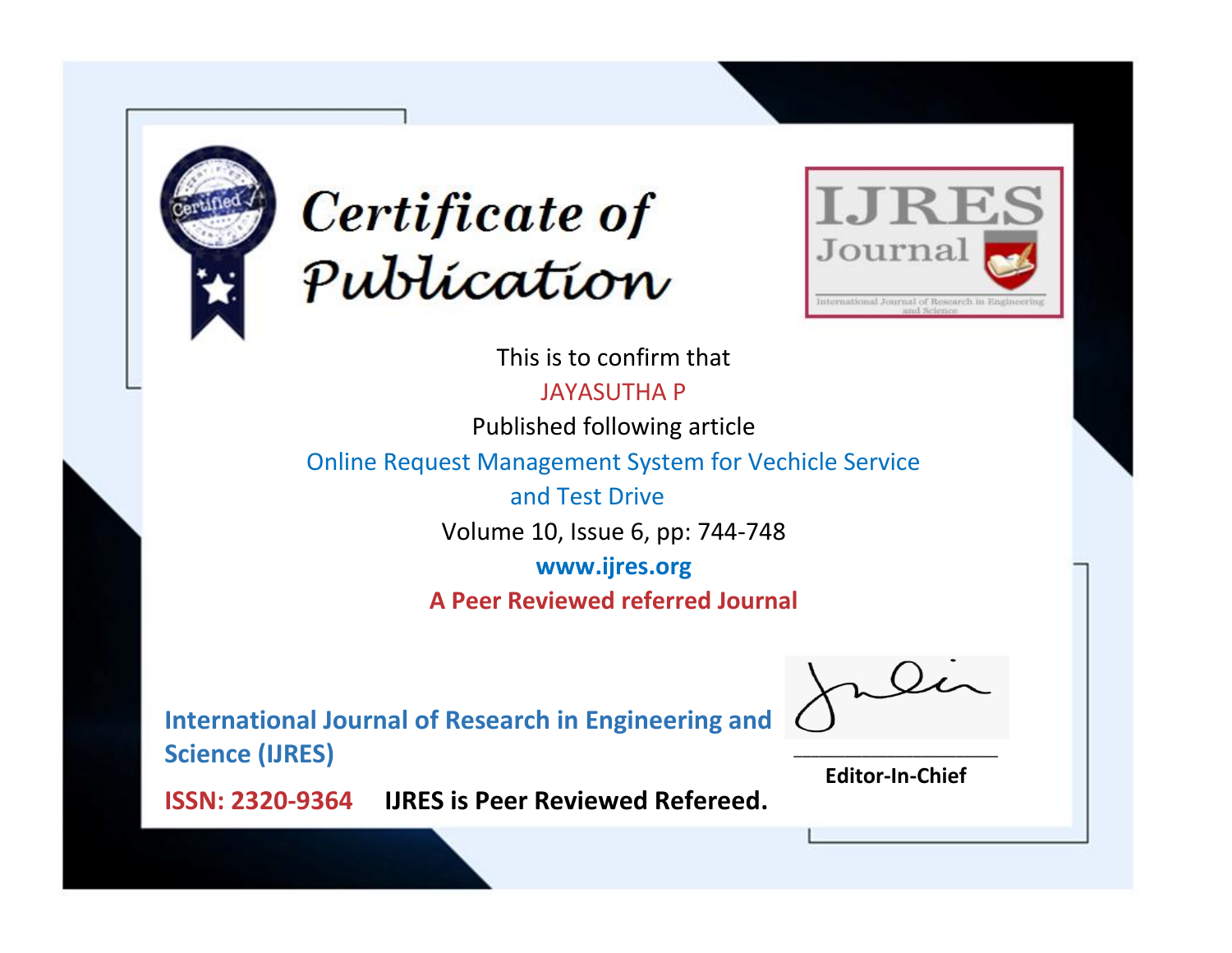



This is to confirm that

ELAVARASAN A

Published following article

Online Request Management System for Vechicle Service

 and Test Drive Volume 10, Issue 6, pp: 744-748

**www.ijres.org**

**A Peer Reviewed referred Journal**

**International Journal of Research in Engineering and Science (IJRES)**

\_\_\_\_\_\_\_\_\_\_\_\_\_\_\_\_\_\_\_\_\_\_\_\_ **Editor-In-Chief**

**Journal.**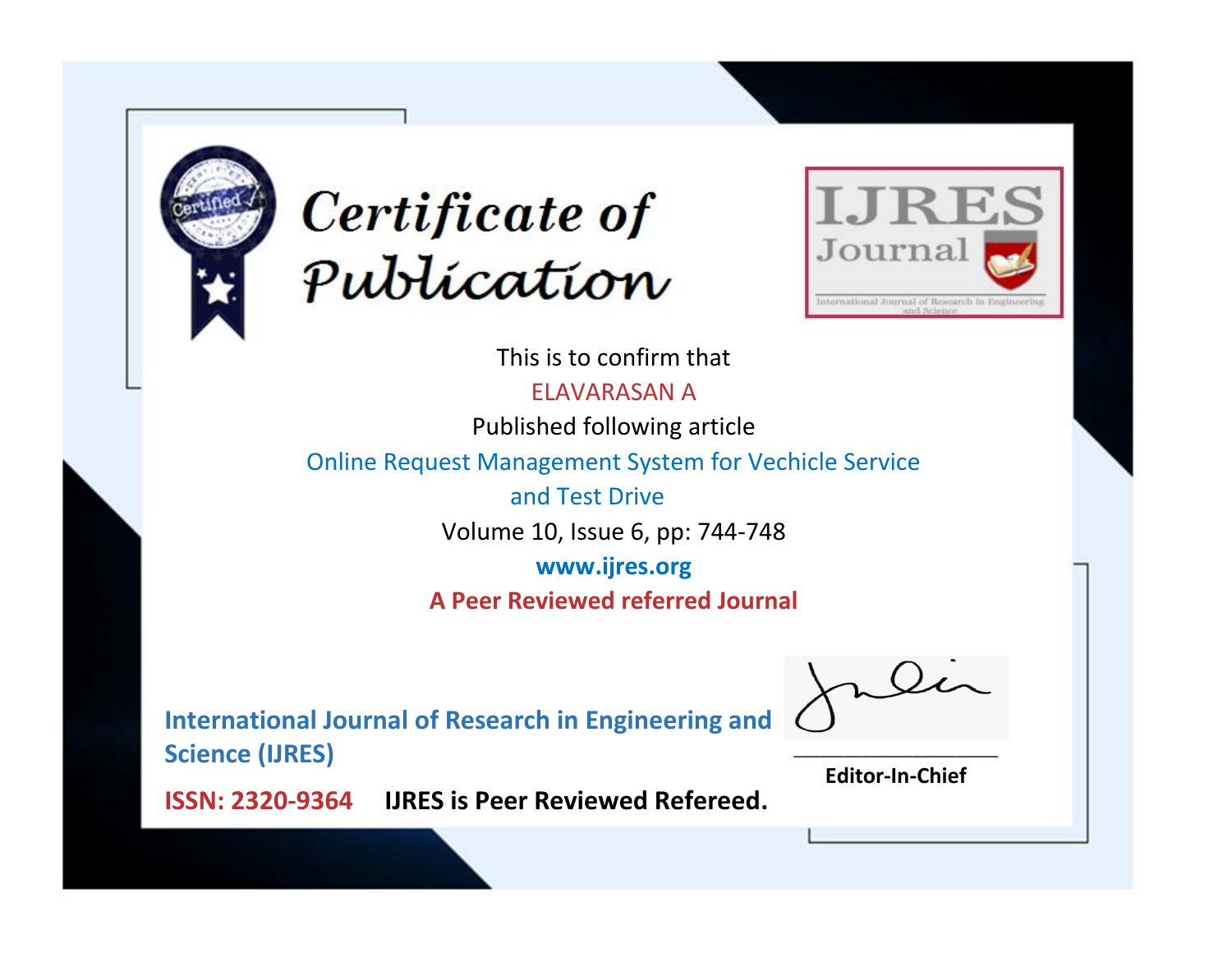



This is to confirm that JEEVANANTHAM P

Published following article

Online Request Management System for Vechicle Service

 and Test Drive Volume 10, Issue 6, pp: 744-748

**www.ijres.org**

**A Peer Reviewed referred Journal**

**International Journal of Research in Engineering and Science (IJRES)**

\_\_\_\_\_\_\_\_\_\_\_\_\_\_\_\_\_\_\_\_\_\_\_\_ **Editor-In-Chief**

**Journal.**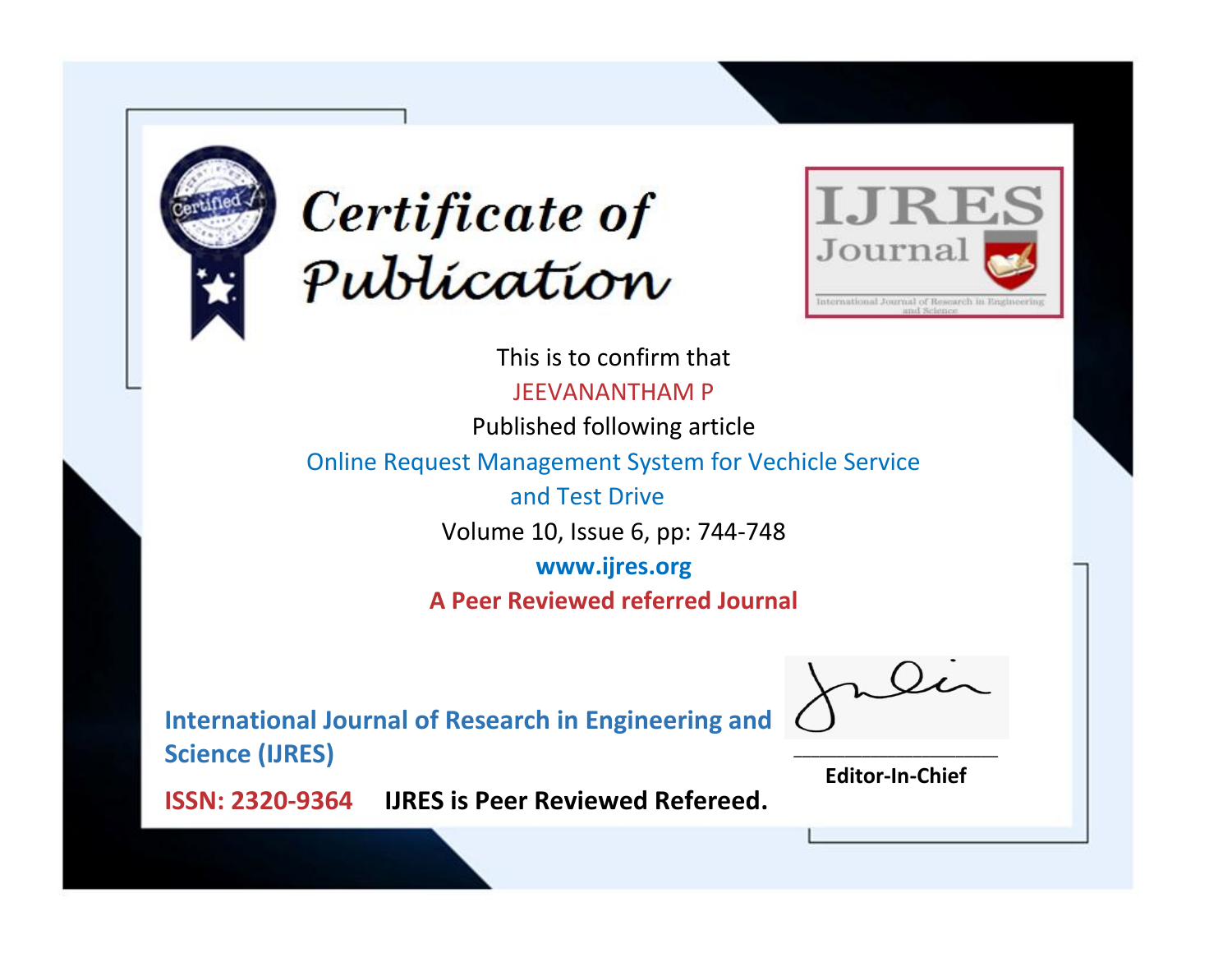



This is to confirm that

KAVIN. S R

Published following article

Online Request Management System for Vechicle Service

 and Test Drive Volume 10, Issue 6, pp: 744-748

**www.ijres.org**

**A Peer Reviewed referred Journal**

**International Journal of Research in Engineering and Science (IJRES)**

\_\_\_\_\_\_\_\_\_\_\_\_\_\_\_\_\_\_\_\_\_\_\_\_ **Editor-In-Chief**

**Journal.**